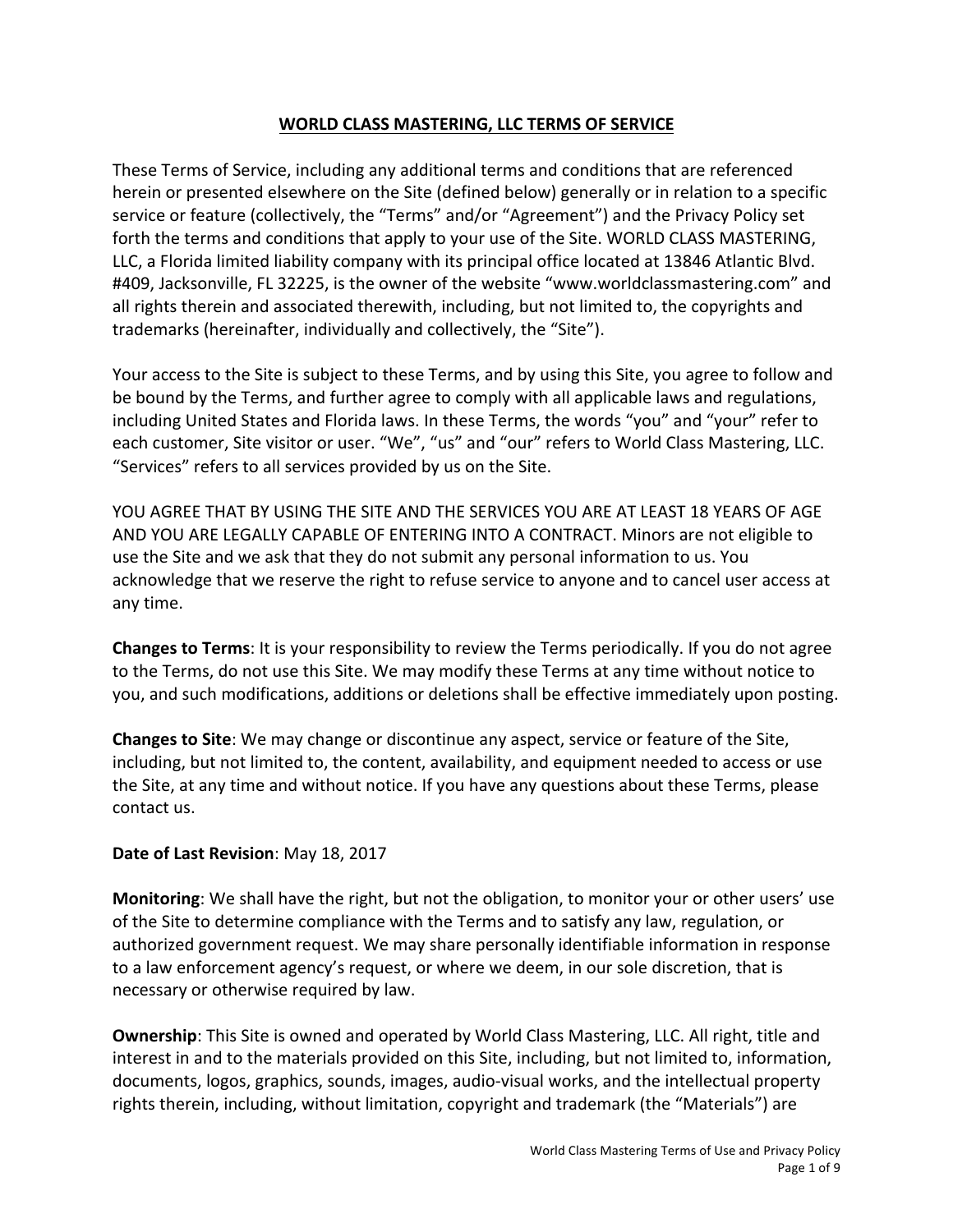owned by us. "World Class Mastering" and "World Class Mastering Logo" are trademarks and are the exclusive property of World Class Mastering, LLC. Except as otherwise expressly provided herein, none of the Materials may be copied, reproduced, republished, downloaded, uploaded, posted, displayed, transmitted, or distributed in any way, and nothing on this Site shall be construed to confer any license under any of our intellectual property rights, whether by estoppel, implication or otherwise. Any rights not expressly granted herein are reserved by us.

**DISCLAIMER OF WARRANTY: YOU EXPRESSLY AGREE THAT YOUR USE OF THE SITE IS AT YOUR** SOLE RISK. THE SITE, AND ALL MATERIALS PROVIDED ON OR THROUGH YOUR USE OF THE SITE OR APPLICATIONS ARE PROVIDED ON AN "AS IS" AND "AS AVAILABLE" BASIS. TO THE FULLEST EXTENT PERMITTED BY LAW, WE EXPRESSLY DISCLAIM ALL WARRANTIES OF ANY KIND, WHETHER EXPRESS OR IMPLIED, INCLUDING BUT NOT LIMITED TO IMPLIED WARRANTIES OF MERCHANTABILITY, FITNESS FOR A PARTICULAR PURPOSE, TITLE, AND NON-INFRINGEMENT.

WE MAKE NO WARRANTY THAT: (A) THE SITE, SERVICES OR MATERIALS WILL MEET YOUR REQUIREMENTS; (B) THE SITE, SERVICES OR MATERIALS WILL BE AVAILABLE ON AN UNINTERRUPTED, TIMELY, SECURE, OR ERROR-FREE BASIS; (C) THE RESULTS THAT MAY BE OBTAINED FROM THE USE OF THE SITE, OR ANY SERVICES OR MATERIALS OFFERED THROUGH THE SITE, WILL BE ACCURATE OR RELIABLE; OR (D) THE QUALITY OF ANY PRODUCTS, SERVICES, INFORMATION, OR OTHER MATERIAL OR SERVICES PURCHASED OR OBTAINED BY YOU THROUGH THE SITE, OR IN RELIANCE ON THE MATERIALS OR SERVICES WILL MEET YOUR EXPECTATIONS.

OBTAINING ANY MATERIALS OR SERVICES THROUGH THE USE OF THE SITE IS DONE AT YOUR OWN DISCRETION AND AT YOUR OWN RISK. WE SHALL HAVE NO RESPONSIBILITY FOR ANY DAMAGE TO YOUR COMPUTER SYSTEM OR LOSS OF DATA THAT RESULTS FROM THE DOWNLOAD OF ANY CONTENT, MATERIALS, OR INFORMATION.

TO THE FULLEST EXTENT PERMISSIBLE BY LAW, IN NO EVENT SHALL WE AND/OR OUR OFFICERS, DIRECTORS, EMPLOYEES, AND/OR AGENTS BE LIABLE TO YOU FOR ANY INDIRECT, PUNITIVE, SPECIAL, INCIDENTAL, OR CONSEQUENTIAL DAMAGE, HOWEVER IT ARISES, INCLUDING, WITHOUT LIMITATION, ANY CLAIM FOR PERSONAL INJURY, PROPERTY DAMAGE, LOST PROFITS, LOSS OF DATA, LOSS OF GOODWILL, WORK STOPPAGE, COST OF SUBSTITUTE GOODS OR SERVICES, COMPUTER AND/OR DEVICE OR TECHNOLOGY FAILURE OR ANY ALLEGED COMPUTER VIRUS, COMMUNICATION LINE FAILURE, THEFT OR DESTRUCTION OF PROPERTY, AND/OR UNAUTHORIZED ACCESS TO, ALTERATION OF, OR USE OF OR POSTING OF ANY RECORD, CONTENT, OR TECHNOLOGY, PERTAINING TO OR ON THE SITE. YOU AGREE THAT THIS LIMITATION OF LIABILITY APPLIES WHETHER SUCH ALLEGATIONS ARE FOR BREACH OF CONTRACT, TORTIOUS BEHAVIOR, NEGLIGENCE, OR FALL UNDER ANY OTHER CAUSE OF ACTION, REGARDLESS OF THE BASIS UPON WHICH LIABILITY IS CLAIMED AND EVEN IF WE HAVE BEEN ADVISED OF THE POSSIBILITY OF SUCH LOSS OR DAMAGE.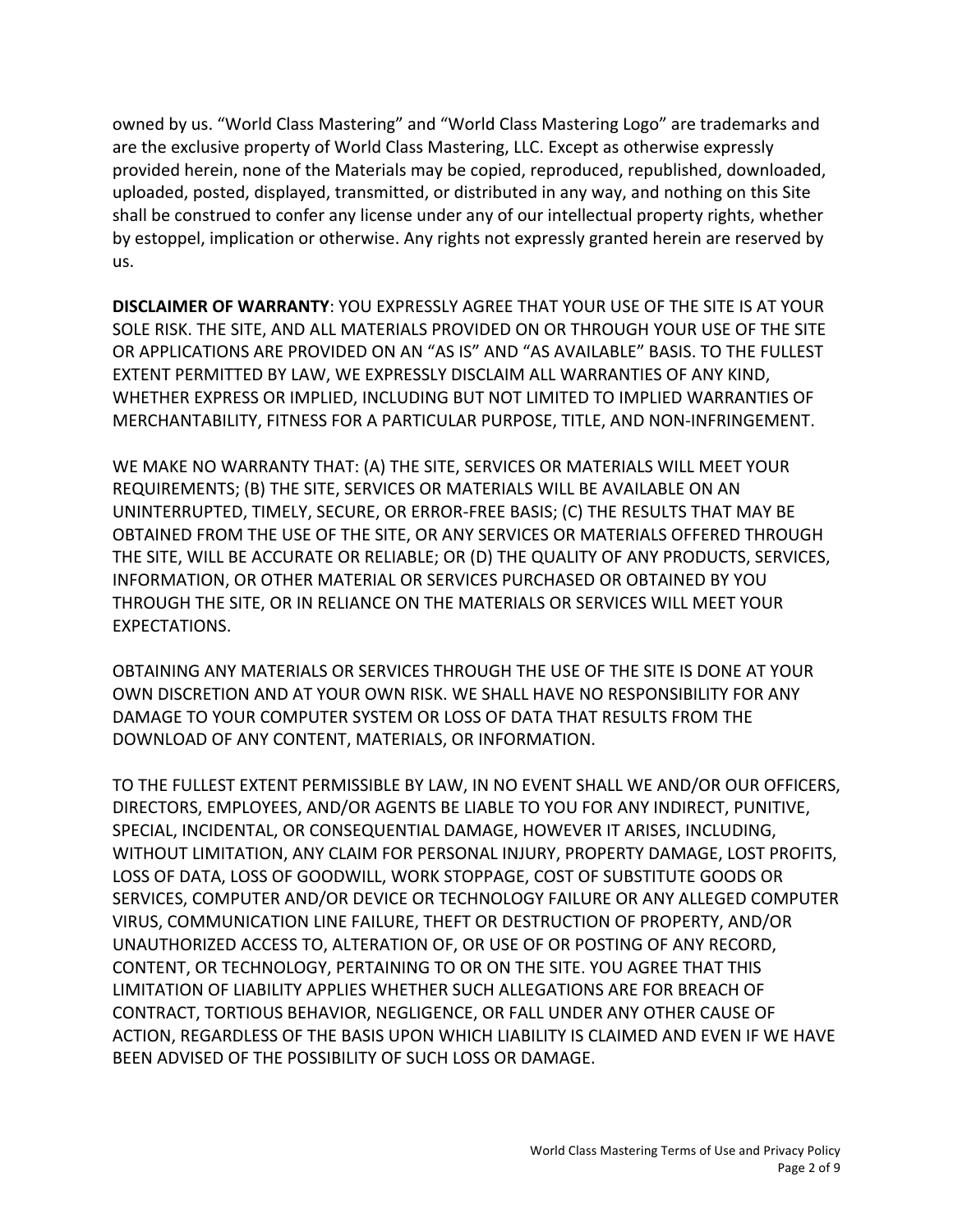**Indemnification**: You agree to defend, indemnify and hold us harmless from and against any and all claims and expenses, including, but not limited to, attorneys' fees and court costs, that arise out of or are related to your use of the Site.

**Interpretation**: These Terms were written in English (U.S.). To the extent any translated version of this Agreement conflicts with the English version, the English version controls.

**Statement of Rights and Responsibilities:** These Terms govern our relationship with you and others who interact with the Site as well as other products and services (our "Services"), if any. By using or accessing the Site or our Services, you agree to these Terms, as updated from time to time.

**Privacy:** Your privacy is very important to us. We designed our **Privacy Policy** to make important disclosures about how you can use the Site and how we collect and can use the content and information you share with us. We encourage you to read the Privacy Policy, and to use it to help you make informed decisions.

**Advertising:** We may run advertisements and promotions from third parties on the Site. Your business dealings or correspondence with, or participation in promotions of, advertisers other than us, and any terms, conditions, warranties or representations associated with such dealings, are solely between you and such third party. We are not responsible or liable for any loss or damage of any sort incurred by you as the result of any such dealings or as the result of the presence of third-party advertisers on the Site.

**Mobile and Other Devices:** We currently provide our Site for free, but please be aware that your carrier's normal rates and fees, such as data charges, will still apply.

# **Termination**

If you violate the letter or spirit of these Terms, or otherwise create risk or possible legal exposure for us, we can stop providing all or part of the Site to you.

# **Disputes**

You will resolve any claim, cause of action or dispute you have with us arising out of or relating to these Terms or the Site exclusively in the U.S. District Court for the Middle District of Florida or a state court located in Orange County, Florida, and you agree to submit to the personal jurisdiction of such courts for the purpose of litigating all such claims. The laws of the State of Florida will govern these Terms, as well as any other claim that might arise between you and us, without regard to conflict of law provisions.

# **Miscellaneous**

The Terms and Privacy Policy constitute the entire agreement between you and us, and supersede all previous written or verbal agreements between you and us with respect to the subject matter herein. If any portion of these Terms is found to be unenforceable, the remaining portions will remain in full force and effect. If we fail to enforce any of these Terms,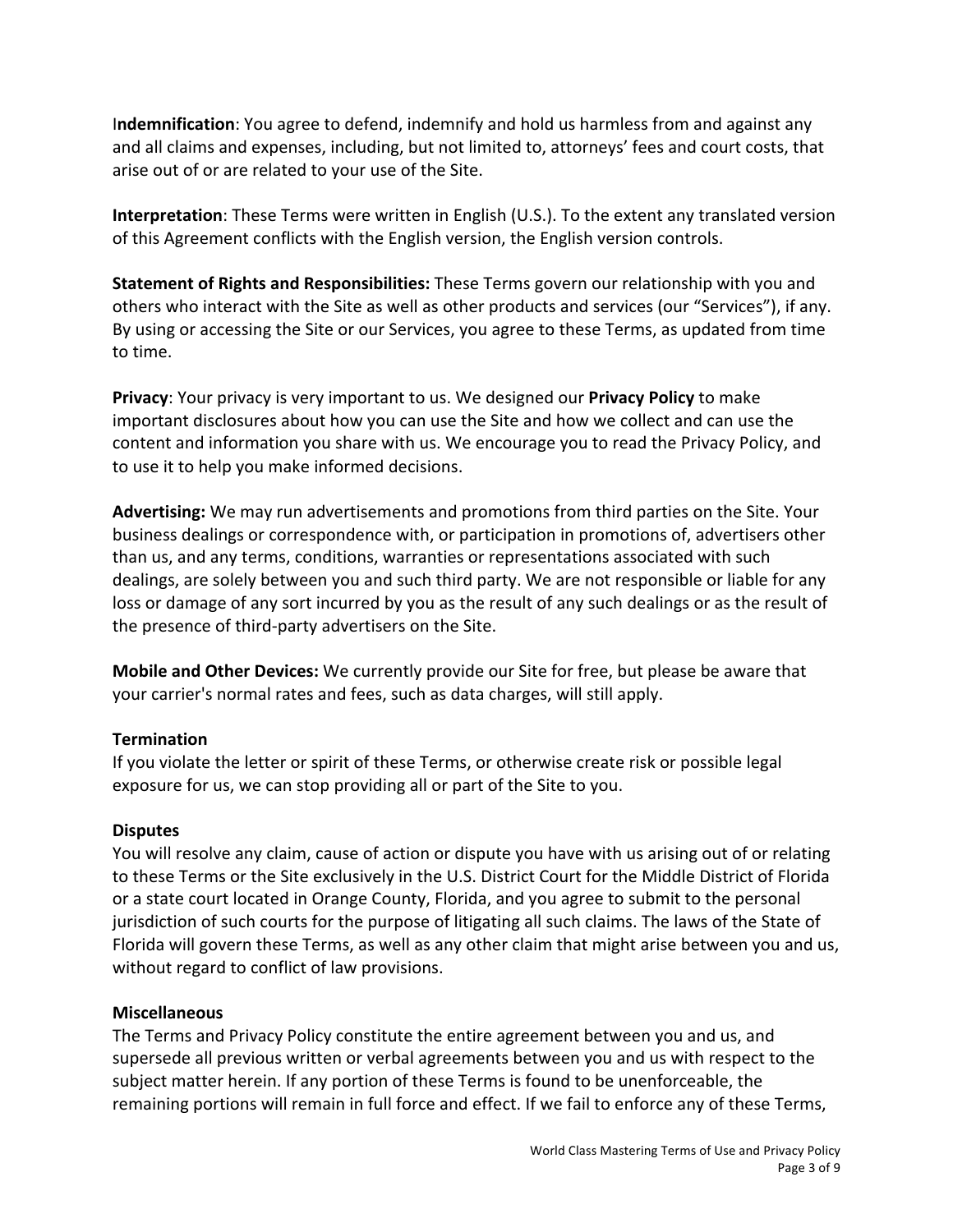it will not be considered a waiver. These Terms shall be deemed a joint work product of you and us, and may not be construed against either party by reason of its/his/her preparation or word processing. If any term of this Agreement is to any extent illegal, otherwise invalid, or incapable of being enforced, such term shall be excluded to the extent of such invalidity or unenforceability; all other terms hereof shall remain in full force and effect; and, to the extent permitted and possible, the invalid or unenforceable term shall be deemed replaced by a term that is valid and enforceable and that comes closest to expressing the intention of such invalid or unenforceable term. The section headings contained herein are for convenience only, and shall not impact the meaning or effect on the content of the Terms.

If you access the Site from outside the United States, you accept full responsibility for compliance with local laws.

Any amendment to or waiver of these Terms must be made in writing and signed by us. You will not transfer any of your rights or obligations under these Terms to anyone else without our written consent. All of our rights and obligations under these Terms are freely assignable by us in connection with a merger, acquisition, or sale of assets, or by operation of law or otherwise.

Nothing in these Terms shall prevent us from complying with the law.

These Terms do not confer any third party beneficiary rights. We reserve all rights not expressly granted to you. You will comply with all applicable laws when using or accessing the Site.

### **Mastering Services**

In the event you purchase mastering services ("Mastering") from us, either via this Site or otherwise, please carefully read and make note of the following terms which govern our relationship, your acceptance of which is deemed granted upon purchase of Mastering:

# **a. Non-Refundable Fee**

The amounts paid by you ("Fee") for Mastering is non-refundable. The amount of the Fee will be communicated to you electronically as a quote, which we shall honor for no more than thirty (30) days.

# **b. Services**

The services performed hereunder are limited to Mastering the particular track(s) that are uploaded and for which Mastering is purchased. Additional versions that you may request, such as instrumental, radio edit, etc., are separate services and must be purchased separately. You acknowledge that the Media may sound differently on different playback systems, streaming services, platforms, and other methods of broadcasting and performing phonorecords. Additional revisions to the Media that you request is at our sole discretion and may result in additional fees.

# **c. Transfer of Rights**

You shall receive the finalized Media and any and all right, title and interest, including, but not limited to, copyright ownership, to the finalized Media immediately upon payment in full. Notwithstanding anything to the contrary contained herein, we shall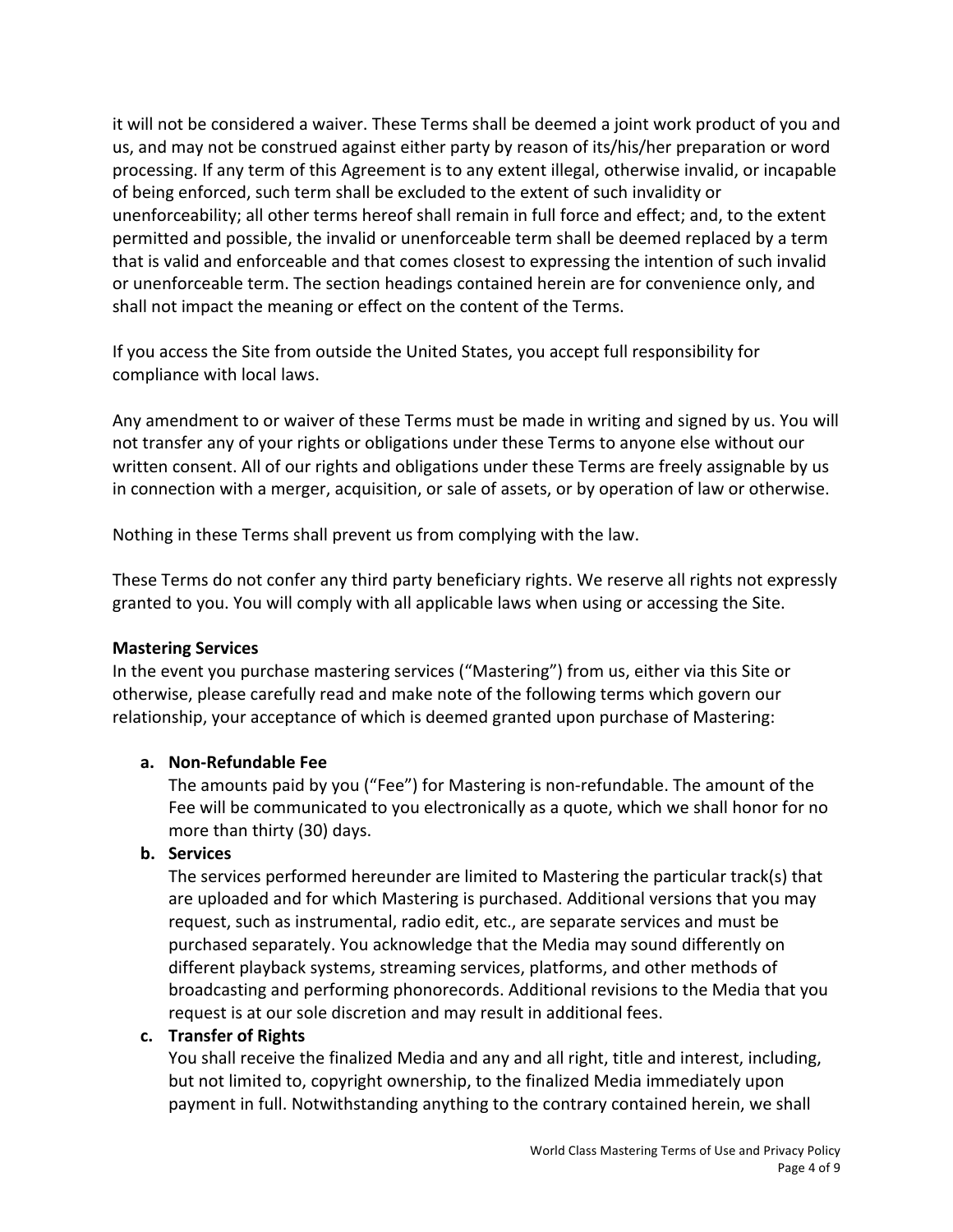retain any and all right, title, and interest, including, but not limited to, copyright and other intellectual property rights, and you shall not receive or otherwise have any right to the finalized Media, whether embodied in a digital format or otherwise, until the Fee has been received by Company.

# **d. Warranty and Indemnity**

You warrant and represent that all materials furnished by you ("Media") are or will be original to you or in the public domain throughout the world or used with the consent of the original owner thereof, and shall not infringe upon or violate any copyright, trademark, the right of privacy, or any other right of any kind or nature of any person or entity. You hereby indemnify us and undertake to defend us against and hold us harmless (including, without limitation, settlement amounts agreed to by us in our sole discretion, attorneys' fees and costs) from any claims and/or damage arising out of a breach of your warranties, covenants, representations, or agreements as provided herein.

# **e. Incidental Similarities and Non-Exclusive License**

We shall not use the Media to create any other works for third parties without written consent first being obtained from you. However, you understand that some similarities may arise between the finalized Media and other works created by us due to our style and methods of creation. Such similarities are to be expected and you hereby acknowledge that no cause of action against us, our members, employees, independent contractors, clients, assigns, affiliates, or successors in interest for such similarities shall accrue, and hereby waives any claim, throughout the world and in perpetuity, arising out of or related to such similarities, if any. In addition, you hereby grant us the perpetual right, but not the obligation, throughout the universe, to use the finalized Media, or portions thereof, and your name, professional name, trademark(s), likeness, and image for non-commercial, promotional purposes, such as, by way of example and not as a limitation, on a demo reel or on our website.

# **f. Credit**

You shall ensure that we are credited as the mastering engineer in all places, whether physical or digital, where such credit is commonly given in the music industry. Credit shall be given in substantially the following manner:

"Mastering by World Class Mastering, LLC"

Notwithstanding anything to the contrary contained herein, you shall not delete, obscure, or otherwise remove from the finalized Media any content that identifies us as the mastering engineer without first obtaining written approval from us.

# **g. Retention and Access**

You acknowledge that the Media will be made available to you for a limited period of time, which in no case shall be less than ten  $(10)$  days. After that ten  $(10)$  day availability period, we shall not be required to retain the Media, original files, or session files, and the Media and any such files may no longer be available for you in any format whatsoever. The download links will expire and, as such, you are strongly advised to download the Media immediately upon receiving notice of its completion. In the event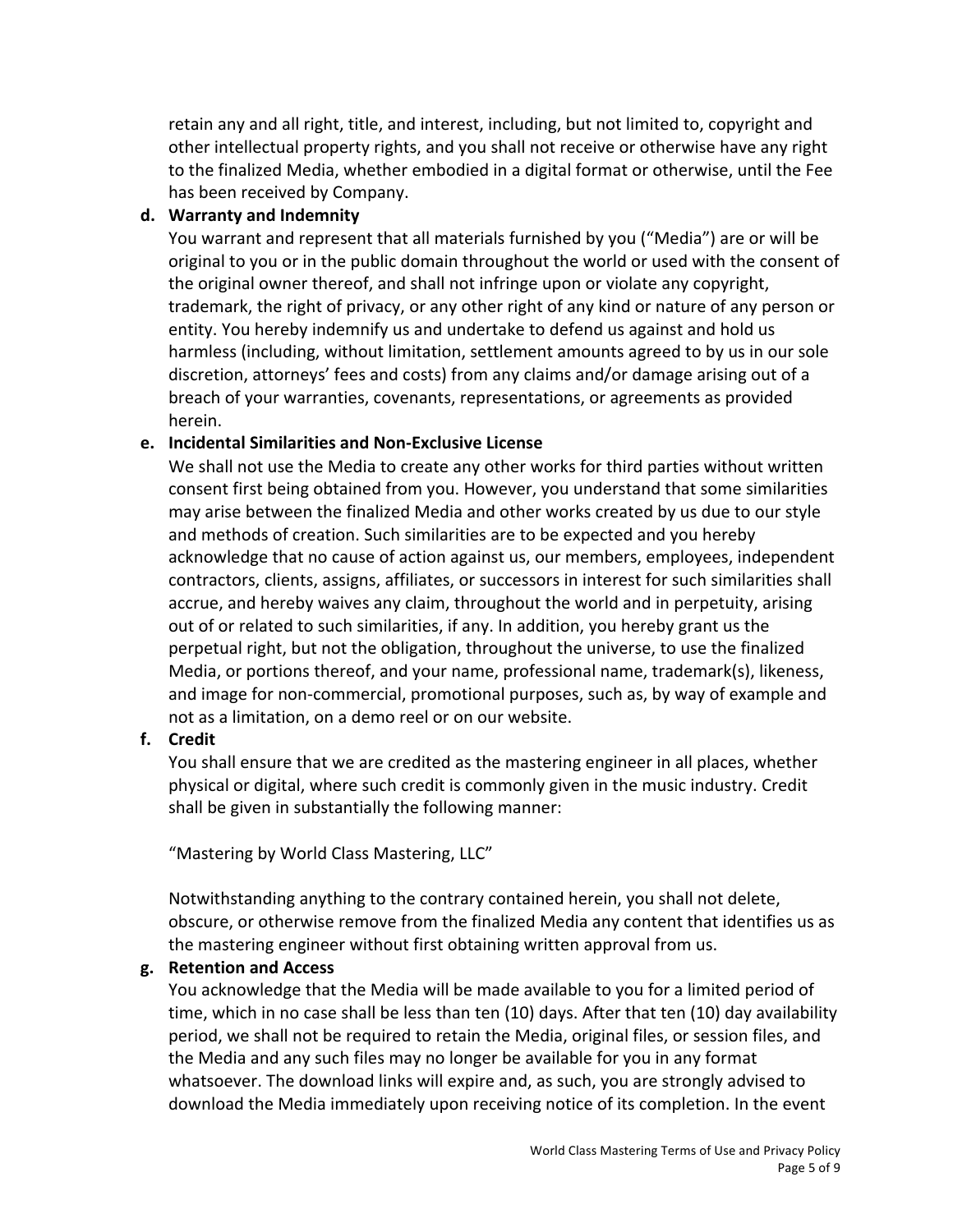that you request access to the Media and/or other files which we may have after the availability period, we may, in our sole discretion and only if available, make the Media and/or other files accessible to you for an additional fee. WE SHALL NOT BE RESPONSIBLE FOR DATA LOSS OR CORRUPTION OF ANY FILES, WHICH INCLUDES BUT IS NOT LIMITED TO SESSION FILES, ORIGINAL FILES, AND FINALIZED MEDIA.

#### **h. Non-Disclosure**

While we use our best efforts to maintain the confidentiality of our clients' work and try to prevent any leaks of materials, we cannot guarantee the same. You hereby acknowledge this limitation and waive any and all potential claims arising out of or relating to the unintentional dissemination of files, other materials, and/or information.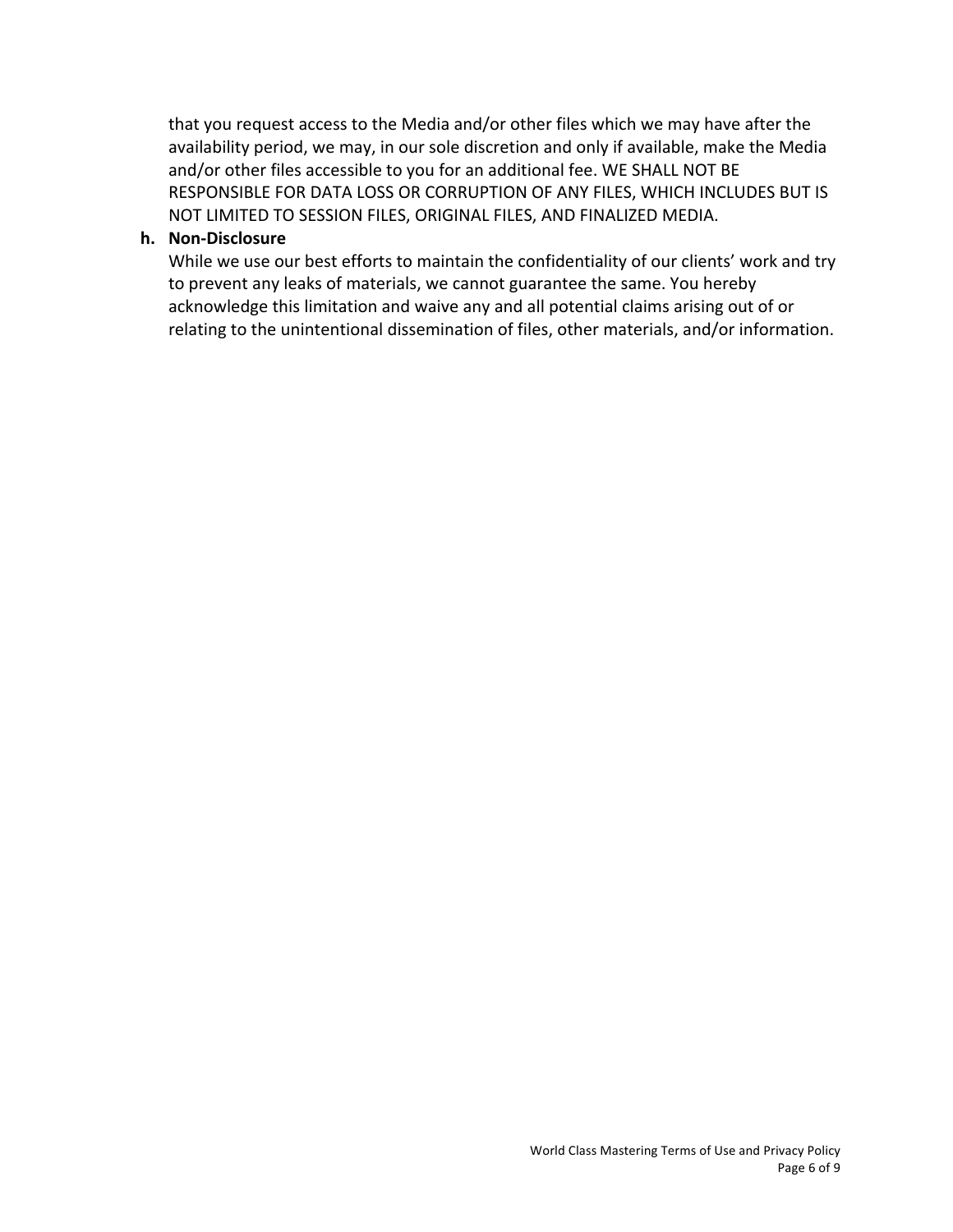# **WORLD CLASS MASTERING, LLC PRIVACY POLICY**

### **Kinds of information we collect**

Depending on which Site and/or Services you use, we collect different kinds of information from or about you.

# **Things you do and information you provide**

We collect the content and other information you provide when you use our Services. This can include your current location as determined by GPS, and information in or about the content you provide, if any. We also collect information about how you use our Site and Services, such as the types of content you view or engage with or the frequency and duration of your activities.

# **Things others do and information they provide**

We also collect content and information that other people provide when they use our Services, including information about you, including, by way of illustration and not as a limitation, messages they send regarding your use of the Site and/or Services.

# **Device information**

We may collect information from or about the computers, phones, or other devices where you use our Site or access our Services. We may associate the information we collect from your different devices, which helps us provide consistent Services across your devices. Here are some examples of the device information we collect:

- Attributes such as the operating system, hardware version, device settings, file and software names and types, battery and signal strength, and device identifiers.
- Device locations, including specific geographic locations, such as through GPS, Bluetooth, or WiFi signals.
- Connection information such as the name of your mobile operator or ISP, browser type, language and time zone, mobile phone number and IP address.
- Information from websites and apps that use our Services.

We may collect information when you visit or use third-party websites and apps that use our Site and/or Services, including information about the websites and apps you visit, your use of our Sites and/or Services on those websites and apps, as well as information the developer or publisher of the app or website provides to you or us.

### **How we use this information**

We are passionate about creating engaging and customized experiences for people. We use all of the information we have to help us provide and support the Site and our Services.

# **Provide, improve and develop Services**

We are able to deliver the Site and our Services, personalize content, and make suggestions for you by using this information to understand how you use and interact with the Site and our Services. When we have location information, we may use it to tailor our Services for you and others.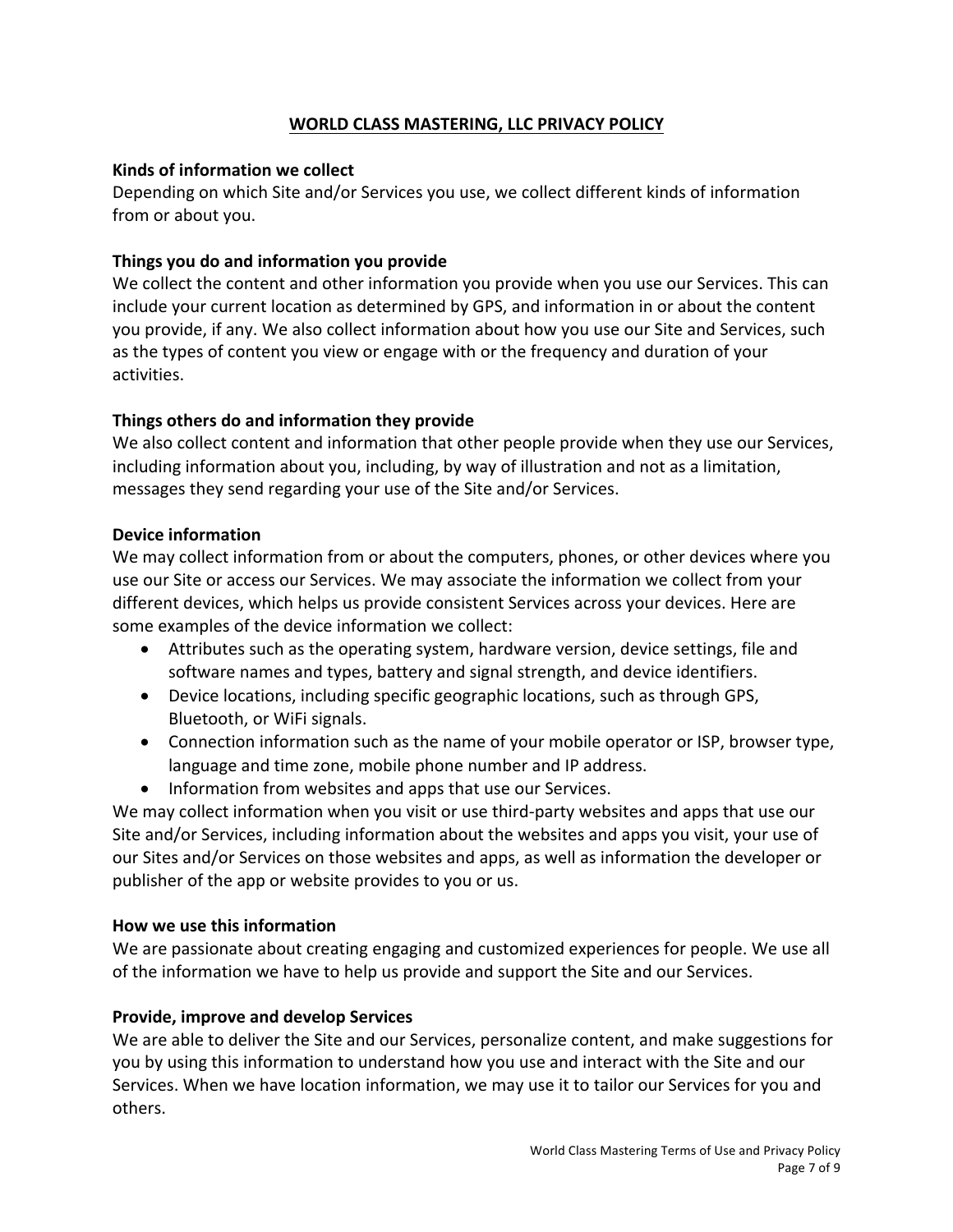### **Communicate with you**

We may use your information to communicate with you about our Site and/or Services and let you know about our policies and terms. We also use your information to respond to you when vou contact us.

### **Promote safety and security**

We use the information we have to help verify accounts and activity, and to promote safety and security on and off of our Site and Services, such as by investigating suspicious activity or violations of our terms or policies. We use cookies and similar technologies to provide and support our Site and Services, and each of the uses outlined and described in this section of our policy. 

### Apps, websites and third-party integrations on or using our Services

When you use third-party apps, websites or other services that use, or are integrated with, our Site and/or Services, they may receive information about your activities on our Site. Information collected by these apps, websites, or integrated services is subject to their own terms and policies.

### **New owner**

If the ownership or control of all or part of our Site and/or Services or their assets changes, we may transfer your information to the new owner.

### **Vendors, service providers and other partners**

We transfer information to vendors, service providers, and other partners who globally support our business, such as providing technical infrastructure services, analyzing how our Site and Services are used, measuring the effectiveness of ads and services, providing customer service, facilitating payments, or conducting academic research and surveys. These partners must adhere to strict confidentiality obligations in a way that is consistent with this Privacy Policy and the agreements we enter into with them.

# **Response to legal requests or to prevent harm**

We may access, preserve, and share your information in response to a legal request, including, but not limited to, a search warrant, court order, or subpoena, if we have a good faith belief that the law requires us to do so. This may include responding to legal requests from jurisdictions outside of the United States where we have a good faith belief that the response is required by law in that jurisdiction, affects users in that jurisdiction, and is consistent with internationally recognized standards. We may also access, preserve, and share information when we have a good faith belief it is necessary to: detect, prevent, and address fraud and other illegal activity; protect ourselves, you, and others, including as part of investigations; or prevent death or imminent bodily harm. We may provide information to third-party partners about the reliability of your account to prevent fraud and abuse on and off of our Site and/or Services. Information we receive about you may be accessed, processed, and retained for an extended period of time when it is the subject of a legal request or obligation, governmental